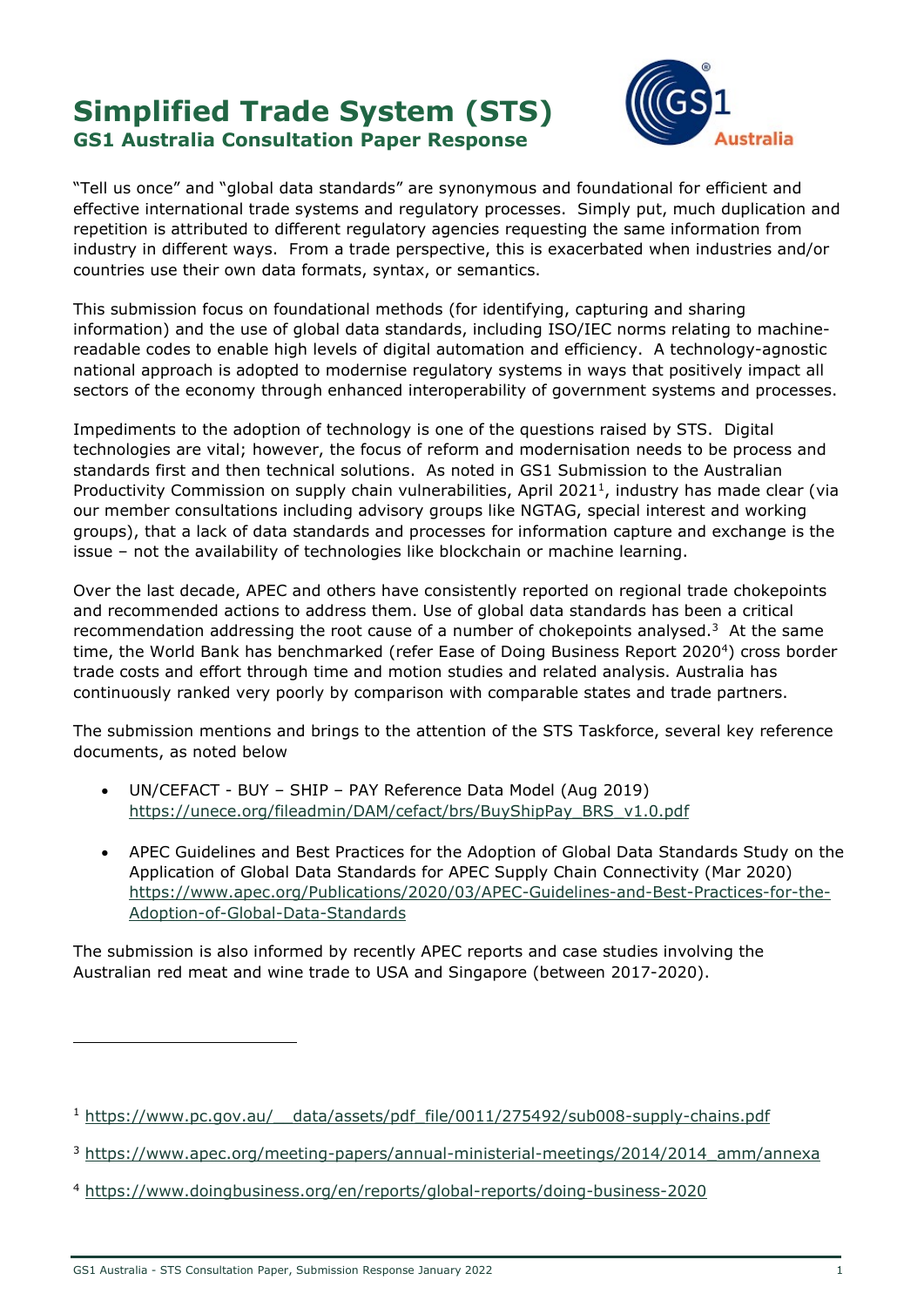- APEC A Decade of Supply Chain Initiatives: Opportunities and Challenges in Post-COVID-19 Recovery (Feb 2022) https://www.apec.org/publications/2022/01/a-decade-of-supplychain-initiatives-opportunities-and-challenges-in-post-covid-19-recovery
- Study on the Application of Global Data Standards for APEC Supply Chain Connectivity (2017) https://www.apec.org/publications/2017/02/study-on-the-application-of-globaldata-standards-for-apec-supply-chain-connectivity-phase-1

Other useful reports of high relevance and likely interest to the STS Taskforce include:

- WTO guidelines for the establishment of national trade facilitation bodies (2021) http://www.wcoomd.org/en/topics/facilitation/instrument-and-tools/tools/nationalcommittee-on-trade-facilitation.aspx
- UN/CEFACT discussion paper encouraging greater public and private sector participation in national trade facilitation bodies https://uncefact.unece.org/display/uncefactpublicreview/Public+Review%3A+White+Paper +on+Encouraging+Private+Sector+Participation+in+National+Trade+Facilitation+Bodies
- ICC global data standards maps and discussion papers due for release in Feb/Mar 2022

Technical readers wanting to understand more about GS1 and UN/CEFACT standards and how they are used by government and industry may want to read or bookmark

- GS1 standards architecture document https://www.gs1.org/standards/gs1-system-architecture-document/current-standard#1- Introduction
- UNCEFACT online resources https://unece.org/trade/uncefact

One of the key messages in our submission is that the pilots, the value chain mapping, and case studies have been done. There is a need to address interoperability of government and industry information systems through regulatory reform not pilots. Economic costs and benefits to government and industry have been extensively reported<sup>5</sup>. The Australian Government is a signatory to APEC and its recommendations regarding actions required to address trade chokepoints.

#### Recommendations

The submission makes three recommendations. The recommendations drawn on related GS1 submissions and feedback to Australian authorities over the past 18 mths, including the Productivity Commission, Supply Chain Resilience Task Force, DAWE Biosecurity Improvement Program and Australian Border Force Trade Sandpit Concept Initiatives.

The submission is also informed by numerous GS1 interactions with DFAT and Austrade, ABF/HA, ATO, ACCC, IP Australia, the Department of Infrastructure, Industry and various cross-agency industry briefings conducted as recently as October 2021.

<sup>5</sup> https://www.apec.org/publications/2017/02/study-on-the-application-of-global-data-standardsfor-apec-supply-chain-connectivity-phase-1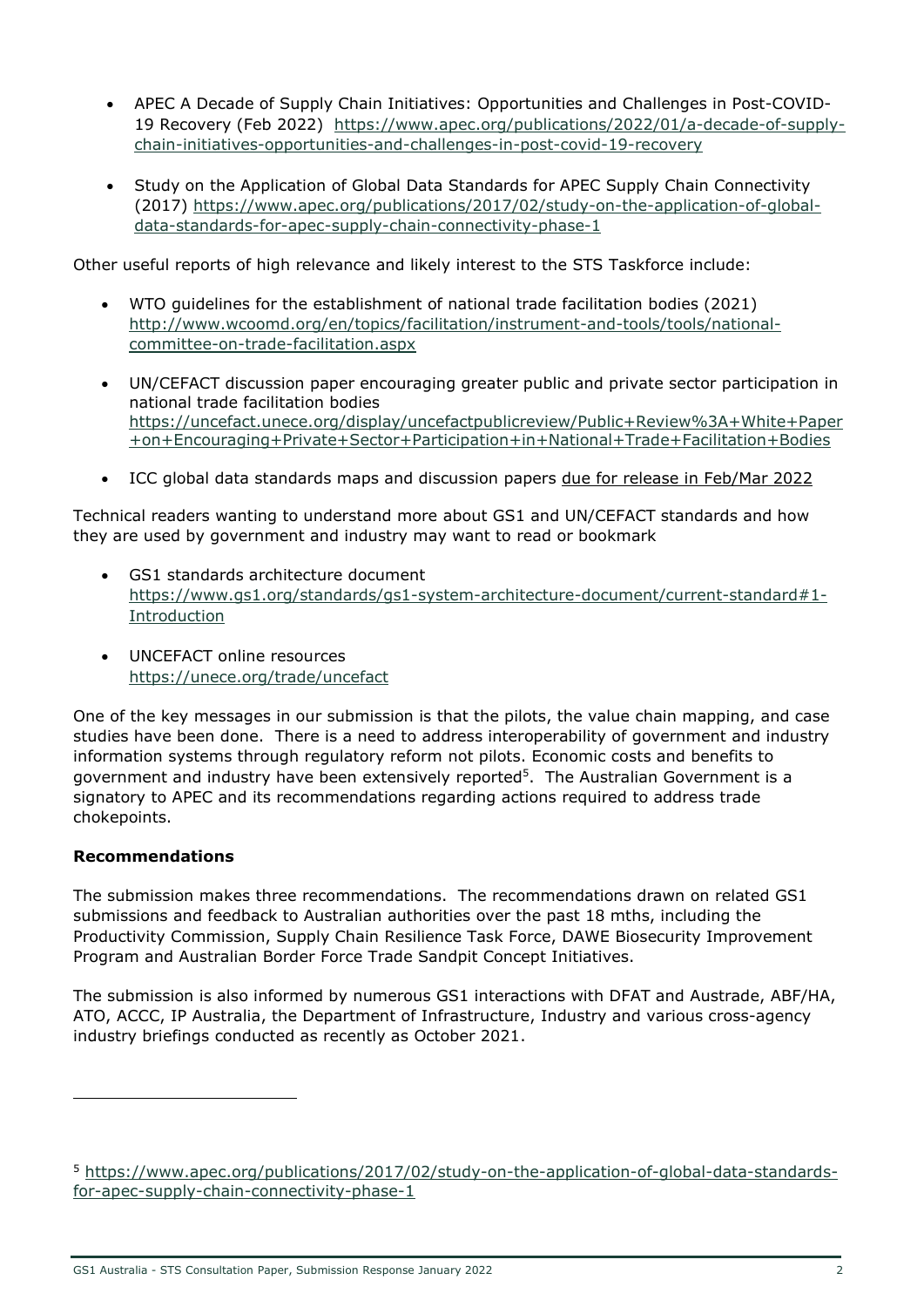| <b>No</b>      | Recommendation ( that)                                                                                                                                                                                                                                                                                                                                                                                                                  | <b>Examples</b>                                                                                                                                                                                                                                                                                                                                                |  |
|----------------|-----------------------------------------------------------------------------------------------------------------------------------------------------------------------------------------------------------------------------------------------------------------------------------------------------------------------------------------------------------------------------------------------------------------------------------------|----------------------------------------------------------------------------------------------------------------------------------------------------------------------------------------------------------------------------------------------------------------------------------------------------------------------------------------------------------------|--|
| $\mathbf{1}$   | government align trade systems with<br>natural business processes - what<br>industry already does.                                                                                                                                                                                                                                                                                                                                      | Government use industry conventions and<br>norms (eg. for product identification and<br>classification) for reporting and compliance<br>processes.                                                                                                                                                                                                             |  |
|                | Specifically, that government use ISO/IEC<br>standards-based product, entity, location<br>and other identifiers and messaging<br>protocols (UN/CEFACT and other) that<br>industries already use.<br>There is opportunity to remove<br>complexity, improve international systems<br>interoperability, enhance national<br>conformity/safety/quality systems -<br>avoiding duplication and reducing cost for<br>industry and governments. | Eg. automate HS Code classification using<br>GTIN (barcode numbers) to avoid/reduce<br>agency costs and speed up trade processes<br>Eg. use national and global GS1 registries<br>(products, locations, economic<br>operators/entities) to enable pre-clearance<br>and improve border inspection processes                                                     |  |
| $\overline{2}$ | government use of standards-based<br>identifiers and symbology (data<br>embedded-machine readable codes) as<br>defined by ISO/IEC for documents,<br>certifications and credentials exchange.<br>Specifically, as outlined in recent report<br>released by NATA/JAS-ANZ (Dec 2021)<br>and with a focus on quality, safety and the                                                                                                        | Market failures are likely without some<br>leadership involving governments adoption of<br>a national framework for the use of data<br>carriers (on products, paper and pdf) and<br>methods for trade credentials exchange.<br>Eg. use of ISO/IEC standard syntax for the<br>structured exchange - rather than each<br>industry or sector developing their own |  |
|                | exchange of conformity certificates.<br>Government plays a critical role setting<br>the pace and direction of digitalisation of<br>forms and documents (G2G and B2G).                                                                                                                                                                                                                                                                   | methods.<br>Refer examples given in the NATA/JAS-ANZ<br>report.                                                                                                                                                                                                                                                                                                |  |
| 3              | Government action recommendations as<br>outlined by APEC and others to streamline<br>regulatory processes and impediments to<br>more effective cross border trade.                                                                                                                                                                                                                                                                      | Costs and benefits to trading partners and<br>industry have been well defined in APEC<br>reports and numerous international case<br>studies.                                                                                                                                                                                                                   |  |
|                | There have been enough case studies and<br>pilots to prove business benefits. There<br>needs to be a focus on bilateral sandboxes<br>and new digital trade channels with<br>strategic trade partners and industries for<br>impact.                                                                                                                                                                                                      | Practical measures to action<br>recommendations endorsed by the Australian<br>government include:<br>Leveraging national location and other<br>registers including Dept Infrastructure                                                                                                                                                                         |  |
|                | This recommendation will be enhanced by<br>STS and others leveraging existing trade<br>facilitations systems and processes<br>(National Committee for Trade<br>Facilitation) and with WCO along with<br>UNCEFACT, as opposed to technology-<br>centric experiments and pilots.                                                                                                                                                          | supported national freight hub<br>Use of scan for transport and related<br>freight/consignment labelling - to improve<br>national (and global) freight systems<br>Making use of GTIN and other product<br>identifiers in trade documents and<br>declarations (as NZ has done for example)                                                                      |  |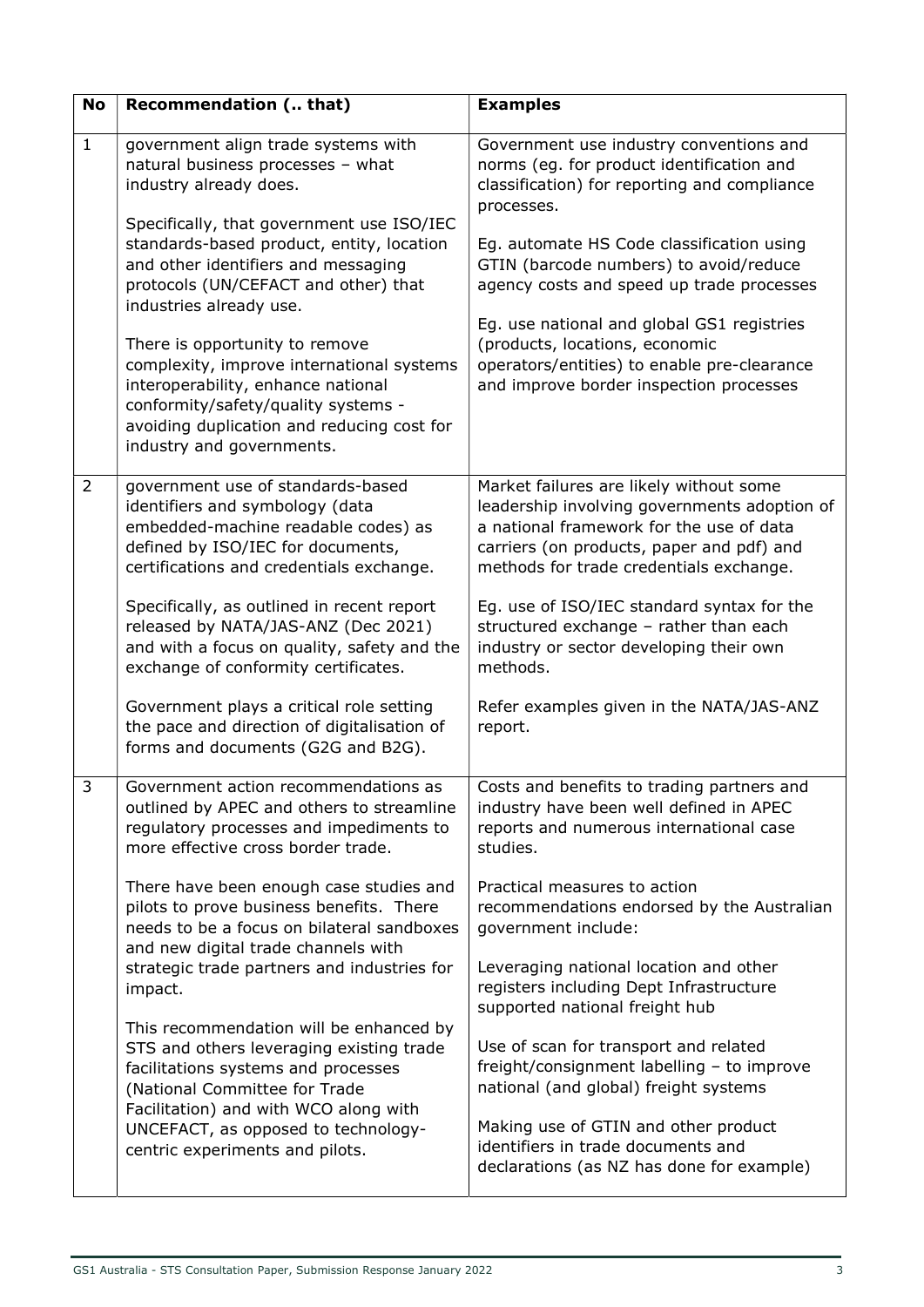## General Response

#### Tell us about your business, sector, product or service and location/s.

GS1 is an international industry-led supply chain standards-setting body. It represents millions of global businesses that use ISO/IEC norms to identify, capture and share information about goods that move through global supply chains. Best known for the almost ubiquitous barcode use in retail trade, GS1 works through a federation of 115 international member organisations to support simple, efficient, safe and fair trade.

GS1 in Australia has over 21,000 business members from over 21 sectors. Its membership includes large international businesses, smaller enterprises and governments that seek to align trade processes using global data standards, including unambiguously unique global identifiers for retail products (barcodes) and logistics units (cartons, pallets, shipments etc) and related entities not limited to business identity, locations (for logistics communicating etc), assets (including returnable items), documents (incl. eCertificates) and much more.

In addition to standards for identification, capturing and sharing data, GS1 works closely with industry associations, governments and international trade facilitation agencies like UNCEFACT, WTO and WCO to align trade systems through standardisation, harmonisation and digitalisation. GS1 maintains semantic libraries and related information architecture to facilitate trade messaging and information exchange. All GS1 standards are open and royalty-free to use.

GS1 commends the Australian Government for its efforts to simplify trade systems and is pleased to provide input and support if and as appropriate. Education and awareness of existing trade facilitation processes and industry adopted standards (GS1 standards are ISO/IEC based) is a key service provided by GS1 to its members and the broader community of interest, including state and federal government agencies.

## What is your role in the end-to-end trade environment (importer, exporter, customs broker etc)?

GS1 Australia and globally provides soft infrastructure (or infostructure) in the form of standardsbased information architecture to enable effective trade. This is achieved by developing (with and for its industry members) standards for the identification, capture, sharing and use of supply chain data. Generally speaking, governments have limited knowledge or understanding of the extensive master datasets maintained in Australia and internationally that support efficient and effective trade. As defined in GS1 Australia submission to the Australian Productivity Commission in 2021, there is an enormous opportunity for governments to 'tap into' a superhighway of high quality data to enhance public policy outcomes. Adoption of GS1 standards by industry is extensive – especially by mature organisations focused on global markets.

A simple example of the pervasive nature of GS1 key (identifiers and messaging standards) is provided below.

For example:

 An Australian winemaker uses unique product identifiers (GS1 barcodes) on wine bottles to make it easier for supply chain partners to engage in business – ie. ordering, stock management and on-shelf pricing etc.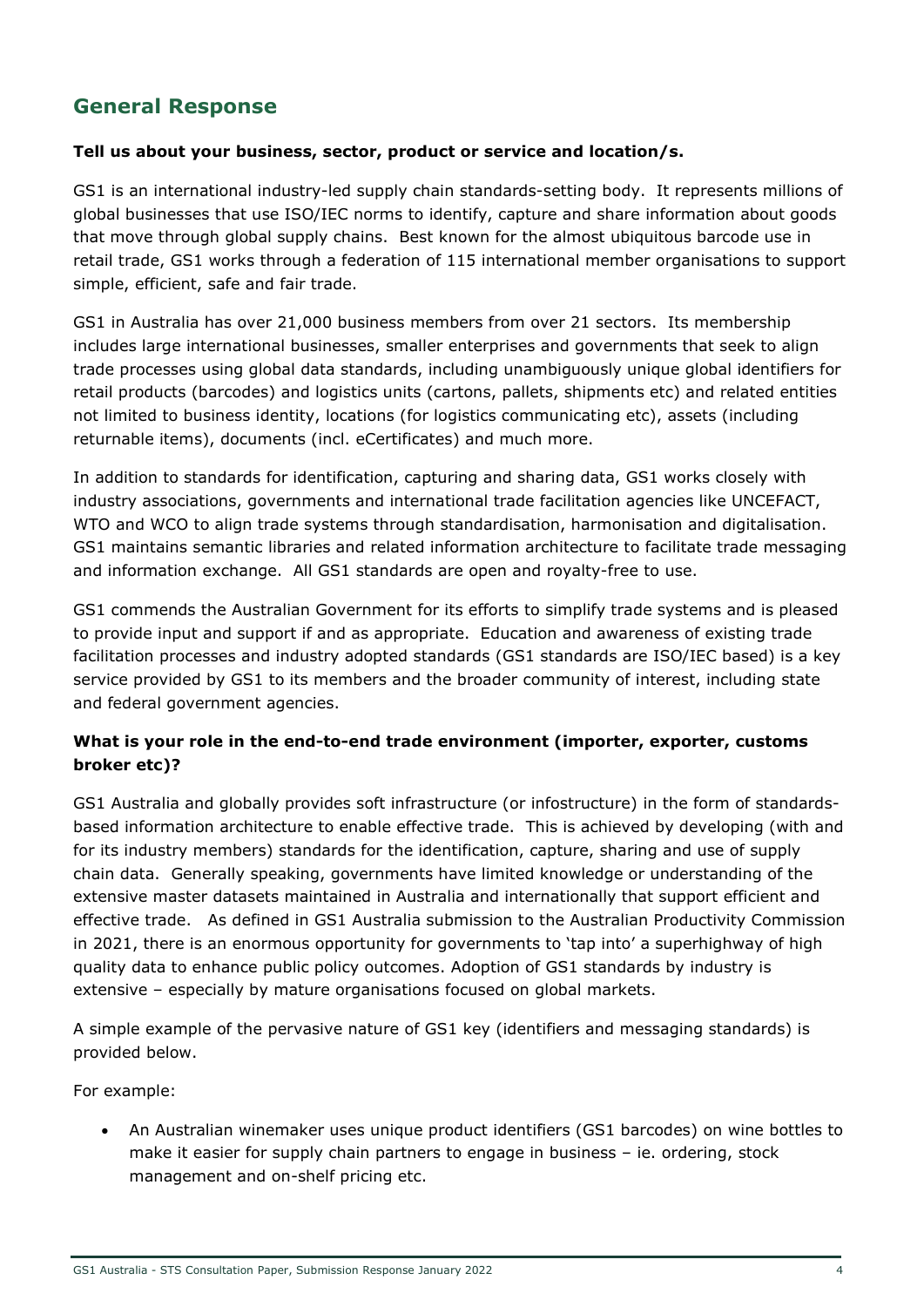- The wine producer may also use GS1 location and entity identifiers to manage production (what vineyard did the grapes come from), batching and vintages or tracing product flow to specific productions lines and facilities.
- GS1 product, location and entity identifiers are increasingly used for trade clearance processes and to manage customs and taxations processes.
- Marketplaces, including eCommerce service providers are major advocates and users of global data standards to provide enhanced customer experiences<sup>6</sup> and for consumer engagement.

Rapid capture of data, embedded in GS1 identifiers, revolutionised the way business worked almost 50 years ago. A second transformation is now in progress with global enterprises embracing 2D codes carrying GS1 semantics and structured data packets.

Australian wine is increasingly being presented to end-users with rich data enhancing the product value and attractiveness to specific consumer groups – including details of production systems, management practices and other credentials of relevance to the end-user.

GS1 plays a trade facilitation role through the information architecture and standards that its members commit to and create via a structured global standards development process.

The Australian red meat export messaging system is an excellent example (discussed elsewhere) of how GS1 standards are used by industry and government to simplify trade processes.

Simplifying trade systems is at the heart of what GS1 is and does

## What are the major pain points for your business to get your product to, from and across the border?

Friction and chokepoints have been extensively documented by regional and international trade bodies not limited to APEC, ADB and the World Bank. Cost and time are the two key factors concerning Australian traders (exporters and importers). Australia's poor relative performance in cross border trade is well documented by the World Bank Ease of Doing Business Report (2020) with Australia ranking.7 Australia ranks 106 on Trading Across Borders. The biggest hurdles are cost to export: border procedures; and cost to import: border procedures.

Extensive industry surveys conducted by APEC (2016-2017) identified 5 key choke points as noted below with items of direct/greatest relevance to the STS Taskforce discussion paper highlighted in italics

(1) lack of coordinated border management, and underdeveloped border clearance and procedures;

6 https://developers.google.com/search/blog/2021/02/productinformation?hl=en&utm\_campaign=PostBeyond&utm\_source=LinkedIn&utm\_medium=%2334670 2&utm\_term=Providing%20better%20product%20information%20for%20shoppers

<sup>7</sup> World Bank Doing Business 2020 version is the latest https://www.doingbusiness.org/en/data/exploreeconomies/australia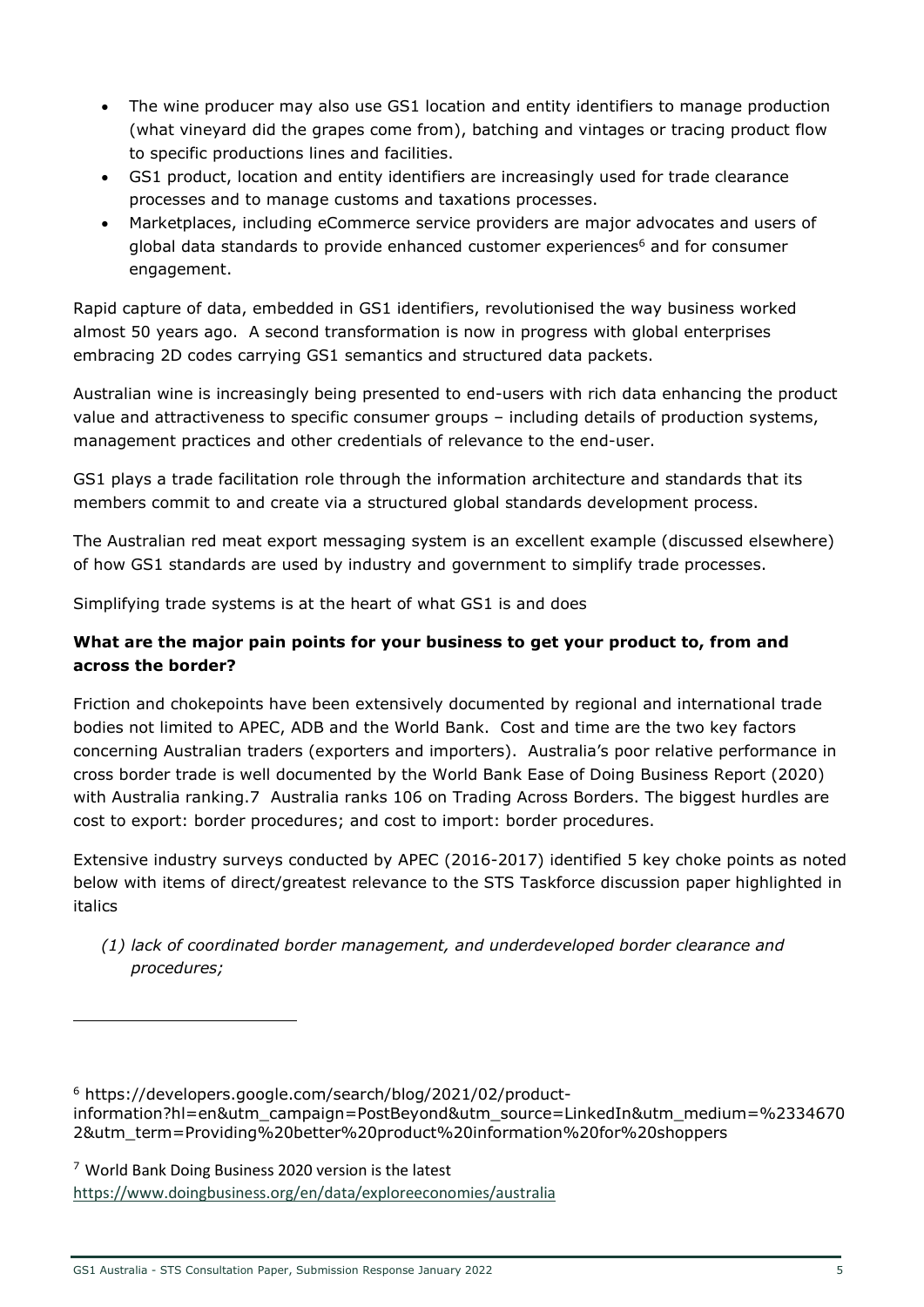- (2) inadequate quality of, and lack of access to, transportation infrastructure and services;
- (3) unreliable logistics services and high logistical costs;
- (4) limited regulatory cooperation and best practices; and
- (5) underdeveloped policy and regulatory infrastructure for e-commerce.

Resulting APEC recommendations and actions including a commitment to employ global data standards for trade have been ratified and are supported by the ABAC. More recently (January 2022) the chokepoint analysis has updated in 'A Decade of Supply Chain Initiatives: Opportunities and Challenges in Post-Covid 19 Recovery<sup>"8</sup> and an additional three chokepoints have been added as below (again with key points for this submission highlighted)

- 1) Transparency: Lack of transparency/awareness of the full scope of regulatory issues affecting logistics; lack of awareness and coordination among government agencies on policies affecting the logistics sector; absence of a single contact point or champion agency on logistics matters.
- 2) Infrastructure: Inefficient or inadequate transport infrastructure; lack of cross-border physical linkages such as roads and bridges.
- 3) Logistics capacity: Lack of capacity among local/regional logistics sub-providers.
- 4) Clearance: Inefficient clearance of goods at the border; lack of coordination among border agencies, especially relating to clearance of regulated goods 'at the border'.
- 5) Documentation: Burdensome procedures for customs documentation and other procedures (including for preferential trade).
- 6) Multimodal connectivity: Underdeveloped multimodal transport capabilities; inefficient air, land and multimodal connectivity.
- 7) Regulations and standards: Variations in cross-border standards and regulations for movements of goods, services and business travellers.
- 8) Transit: Lack of regional cross-border customs transit arrangements.

The WCO and others have responded to these and other reports with recommendations <sup>9</sup> including the establishment of national committees for trade facilitation. Australia established a National Committee for Trade Facilitation<sup>10</sup> in 2021 to coordinate cross-agency planning.

Covid-19 has focused government and industry on collaboration and streamlined trade processes. To support international alignment and action UN/CEFACT has recently released (December 2021) a discussion paper exploring how the public and private sector can work together more effectively to address chokepoints<sup>12</sup>. The International Chamber of Commerce has also recently launched a

<sup>12</sup>https://uncefact.unece.org/display/uncefactpublicreview/Public+Review%3A+White+Paper+on+Encouragin g+Private+Sector+Participation+in+National+Trade+Facilitation+Bodies

<sup>8</sup> https://www.apec.org/publications/2022/01/a-decade-of-supply-chain-initiatives-opportunities-andchallenges-in-post-covid-19-recovery

<sup>9</sup> http://www.wcoomd.org/en/topics/facilitation/instrument-and-tools/tools/national-committee-on-tradefacilitation.aspx

<sup>10</sup> https://www.directory.gov.au/portfolios/home-affairs/department-home-affairs/national-committee-tradefacilitation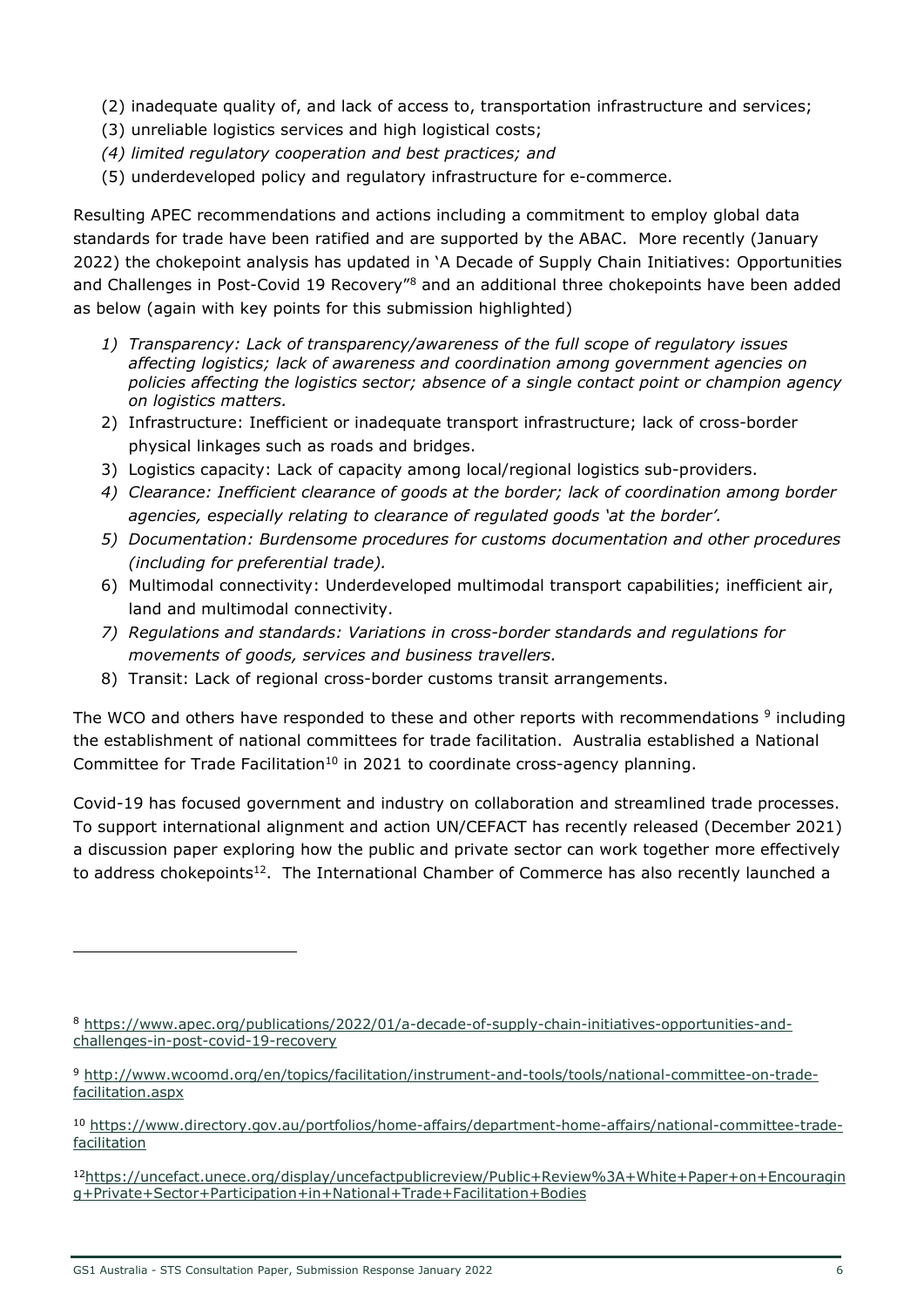digital trade initiative<sup>13</sup> designed to accelerate the modernisation and simplification of trade processes.

## Where and how do you believe the cross-border trade system can be simplified?

At a very practical level, exporters and importers have to contend with regulatory processes that are no well aligned with what industry does. Simple examples of this include

- 1. Product identification and classification of traded goods
- 2. Business/entity identification and locations
- 3. Declarations, certificates and related credentials
- 4. Trade messaging electronic data exchange

#### Product identification and classification

Businesses identify products in different ways and there are many industry-specific product classification systems. This creates complexity and adds cost to commercial processes. There is advantage in harmonising and standardising identification and classification processes as a foundational simplifier for trade.

Classification systems are not the same as identification systems. Effective product identification systems can, however support multiple product classification systems. The WCO Harmonised Code Systems (HS) for example, is critical for managing trade agreements and for trade reporting across different types of products. The HS classification system is not especially helpful for targeting risk management or to manage tax collection on high-volume/low-value trade items (online shopping etc).

Australian traders are increasingly required to maintain multiple product classification systems depending on the industry they serve and the countries where they trade. Exporters and importers that use GS1 identifiers on products and logistic units (cartons, packs, pallets and containers etc) are required to separately classify goods in accordance with the WCO HS Codification system.

Traders incur costs for goods to be classified for the purpose of calculating taxes payable. This administrative process is critical for governments (revenue to cover border control costs etc) however it is often seen as an impost given product often already carry specific trade item identifiers.

Several countries have moved to create concordance between GTIN/GPC and HS Codes to streamline and reduce the cost of trade processes. Vietnam and New Zealand for example derive HS codes from GS1 Global Trade Item Numbrs (GTIN) and other GS1 trade item or logistical unity identifiers.

<sup>13</sup> https://www.dsi.iccwbo.org/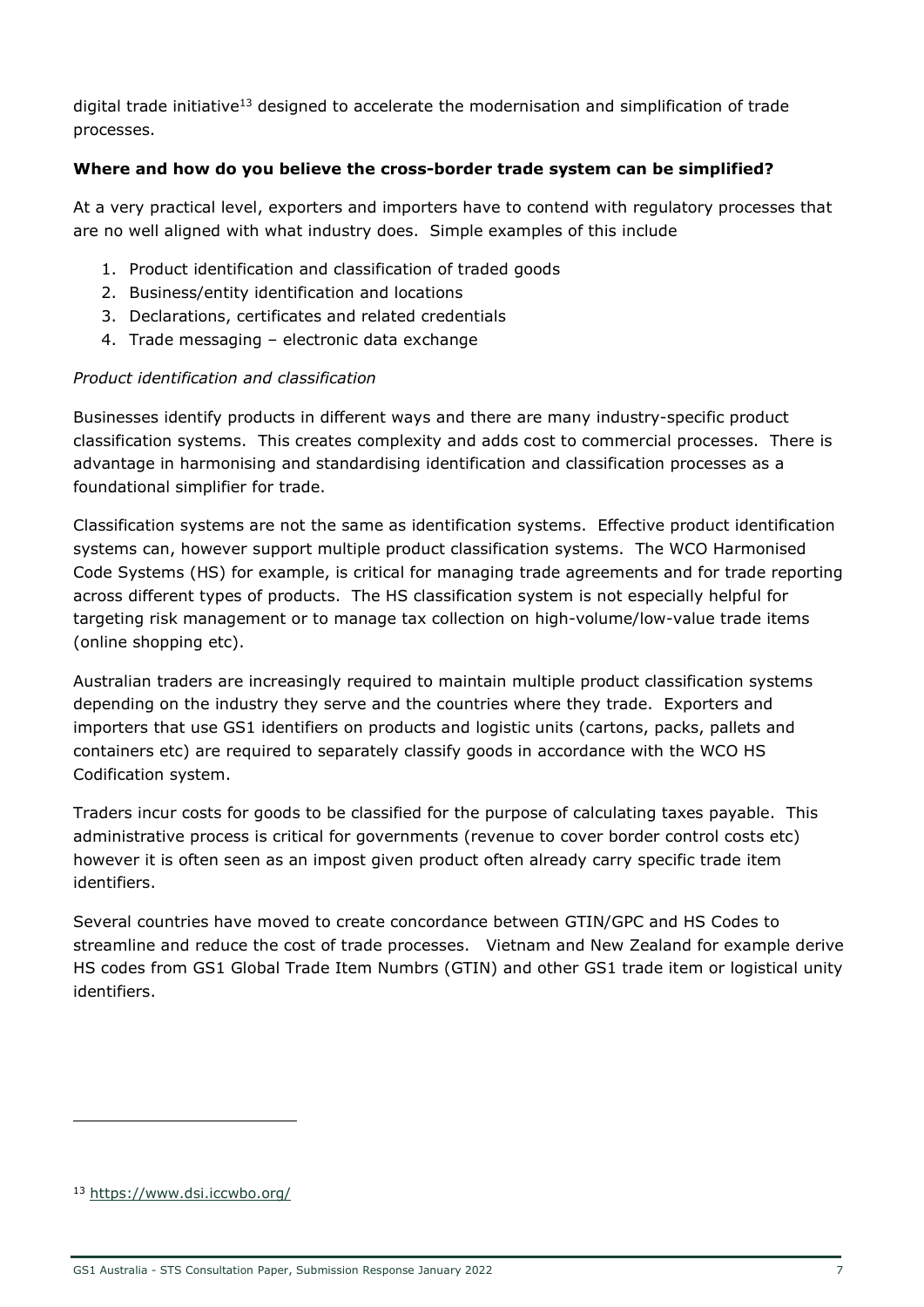Many countries are also making GTIN declaration mandatory (or voluntary) to support enhanced customs clearance and to improve revenue collection – especially for high volume/low value eCommerce trade.

## Business/entity identification and locations

In late 2019, the Chinese Government made it a requirement for all exporters of seafood to identify fishing vessels of origin. This highly disruptive regulation provides a simple example of how trade and market access requirements can become an obstacle for businesses.

Enhanced traceability (a major focus for DAWE and others to address biosecurity risks and to protect Australian brands in global markets) requires more than product identification. Location and economic agents together with virtual locations (server IP addresses etc) are increasingly in focus for regulators. Identifying companies involved in trade is critical to effective border control, tax collection and risk management.

GS1 in Australia is presently engaged with US Customs and Border Protection and a growing number of participating nation-states to use GS1 Global Location Numbers (GLN) along with Data Universal Numbering System (DUNS) and Legal Entity Identifiers (LEI) to make global business identification more transparent<sup>14</sup>. Use of GS1 GLNs key by trading partners (including for electronic messaging) makes it a compelling tool to achieve operational and regulatory efficiency.

Know your customer and country of origin reporting requirements are increasingly driving higher levels of transparency and complexity in trade processes. Australian business numbers and company identifiers used by the ATO and other agencies for internal revenue and related processes are of limited relevance for global trade. There is enormous value and advantage in aligning systems that enable the identification of businesses, business units, the locations they own and operate together with virtual locations they might use for say, hosting servers or for sending and receiving messages or payments.

Note: GS1 dealings with ATO and others have never been about changing the way ABN or other government embedded systems work in Australia. Rather, discussions over the years have focused on the harmonisation of systems to enable more effective cross border trade . The driver for this integration is improved data flow and transparency. Practical examples of global data standards at work here include public sector e.invoicing based on PEPPOL (Pan European Public Procurement On-Line) . Australia has adopted the Peppol framework as the common standard for eInvoicing. Many of Australia's key trading partners have mandated the use of GS1 Standards and PEPPOL as part of their eProcurement Strategies<sup>15</sup>.

New Zealand is one of a few countries that use GS1 Global Location Numbers (GLN) to identify businesses. Every New Zealand business is issued GLNs via the New Zealand Business Register. This reduces complexity for many businesses that already use GS1 keys for say, product

<sup>14</sup> https://www.cbp.gov/sites/default/files/assets/documents/2021- Jul/Global%20Business%20Identifier%20%28GBI%29%20Slick%20Sheet.pdf

<sup>1515</sup> https://www.gs1uk.org/insights/news/what-is-peppol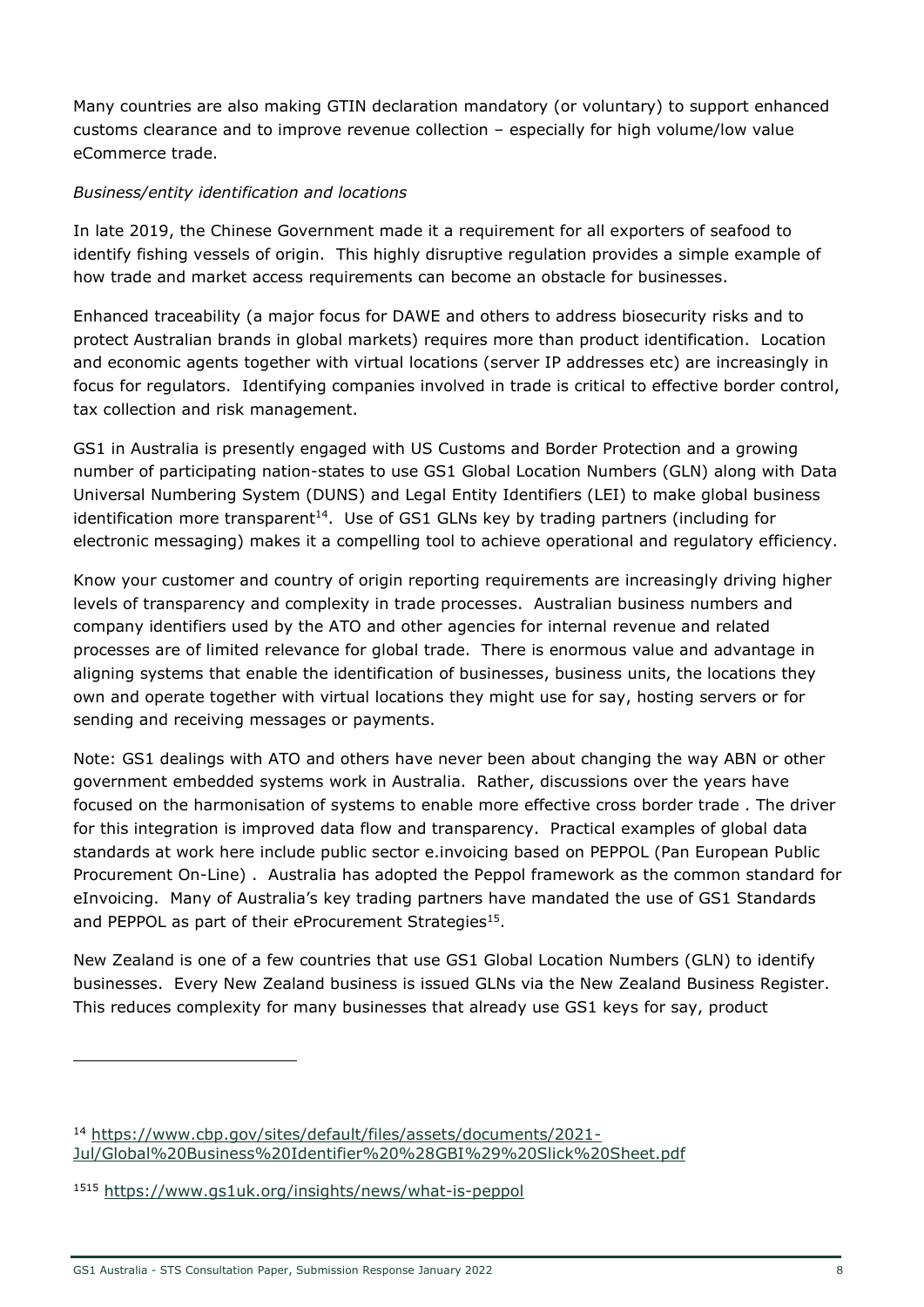identification. At a more strategic level, New Zealand exporting (and importing businesses) also have the ability to integrate their GLN data in trade messages.

Because GS1 keys are globally unique, New Zealand businesses may encode entity details, addresses and other information (eg. . ship-to location, pay to location or manufactured at) into messages and on-consignment symbology for rapid scanning. This has potential to improve operational efficiency and improve business competitiveness.

Australia has simplified some aspects of business registration and reporting (eg. state-based business names) however, there is much more that can be done to simplify entity and location data exchange to simplify trade processes.

The Australian government is in a strong position to leverage its investment in national locations master data (see the Department of Infrastructure's National Locations Registry<sup>16</sup>) to deliver operational efficiency in freight logistics, healthcare and primary production (for plant-based industries).

#### Recommendation 1

That government align trade systems with natural business processes – what industry already does. Eg. automate HS Code classification using GTIN (barcode numbers) to avoid/reduce agency costs and speed up trade processes

We recommend that government use ISO/IEC standards-based product, entity, location and other identifiers and messaging protocols (UN/CEFACT and other) to reduced duplication, minimise agency costs, remove complexity, improve international systems interoperability, enhance national conformity/safety/quality systems.

#### Declarations, certificates and related credentials

International markets have increasingly opened through free trade agreements; however, technical trade barriers and other non-tariff barriers have increased, along with the trafficking of falsified or sub-standard goods. Traditionally, product conformity systems have been heavily reliant on trust and the exchange of manual documents and electronic (mostly PDF) certificates.

Current systems for managing declarations, conformity claims and exchange of credentials need modernisation. Trade documents can be fraudulently altered. Even legitimate documents can be misused. A test certificate, for example, generally pertains either to the sample as received or to a batch/shipment; however, it can often be in the interests of suppliers to spuriously infer that the test certificate applies to the ongoing supply of the product (or even to a related, but different product).

The best solutions and technologies for cross border credentials exchange will be worthless without effective national product conformity and credentialling infrastructure based on a common

<sup>16</sup> https://datahub.freightaustralia.gov.au/projects/location-registry/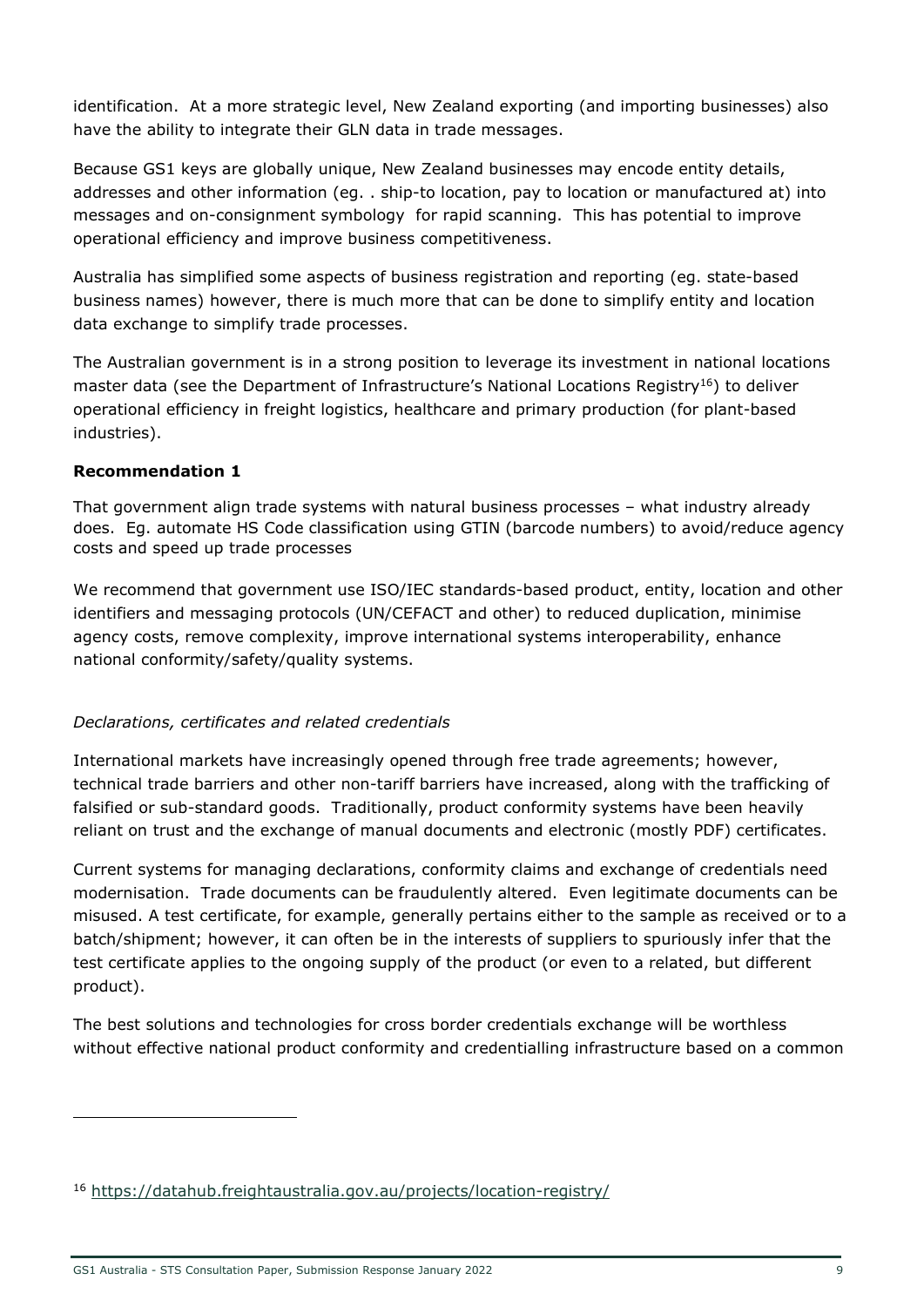framework. Interoperable and standards-based digital systems are required to support the exchange of credentials that will drive national competitiveness and future market access.

Solutions developed by one agency of industry to address their context-specific concerns have, and will continue to perpetuate, a patchwork of incompatible systems. Efforts to coordinate information exchange between states and territories and from thousands of certifiers, testing and inspection authorities (within Australia alone) are at risk of becoming chaotic and potentially intractable, ultimately impacting trade competitiveness.

Together with the National Association of Testing Authorities (NATA) and JAS-ANZ, who oversee 50+ national quality and safety schemes, GS1 Australia has helped map out a framework to enable the digitalisation of national product conformity systems on ISO/IEC standards. The framework provides a roadmap and proposes a process to simplify the way product testing and certification is managed, using digital authentication and tracking of certificates to improve national productivity and Australia's international competitiveness.

Government initiatives to simplify and standardise trade document flow like NEXDOC provide an example of what is to come. Without a national framework, it is easily imaginable that the existing mosaic of systems and methods will proliferate (e.g. proprietary QR or other codes on paper or PDF documents), each using different semantics and pointing users to different data sources, such that conformity attestation becomes complex, costly, incompatible or impossible.

The NATA/JAS-ANZ/GS1 report is available at https://nata.com.au/supplychain/

## Recommendation 2

That government embrace a national framework to manage declarations, certifications and credentials exchange based on standards-based identifiers and symbology (data embeddedmachine readable codes) as defined by ISO/IEC for trade documents, certifications and credentials exchange.

Specifically, as outlined in recent report released by NATA/JAS-ANZ (Dec 2021) and with a focus on quality, safety and the exchange of conformity certificates.

## Trade messaging and electronic data exchange

Electronic messaging has provided a backbone for dramatic industry growth and modernisation over recent decades. Mainframe systems remain in place with legacy infrastructure and deeply embedded systems. Middleware and APIs have provided mechanisms to connect the old with the new (or old) however, there have been limited attempts, up until recently, to address global data standards for trade.

Simplification, harmonisation, and standardisation of trade processes require the global alignment of multiple parties. UN/CEFACT and WCO's work on intergovernmental data exchange is enhanced and supported by the adoption of global data standards across most industries. This reflects the far-reaching application of such standards for global and domestic trade.

The Australian Government and other APEC Members have recognised that trade systems not based on global data standards create inefficiency that is contributing to market failures and supply chain vulnerability.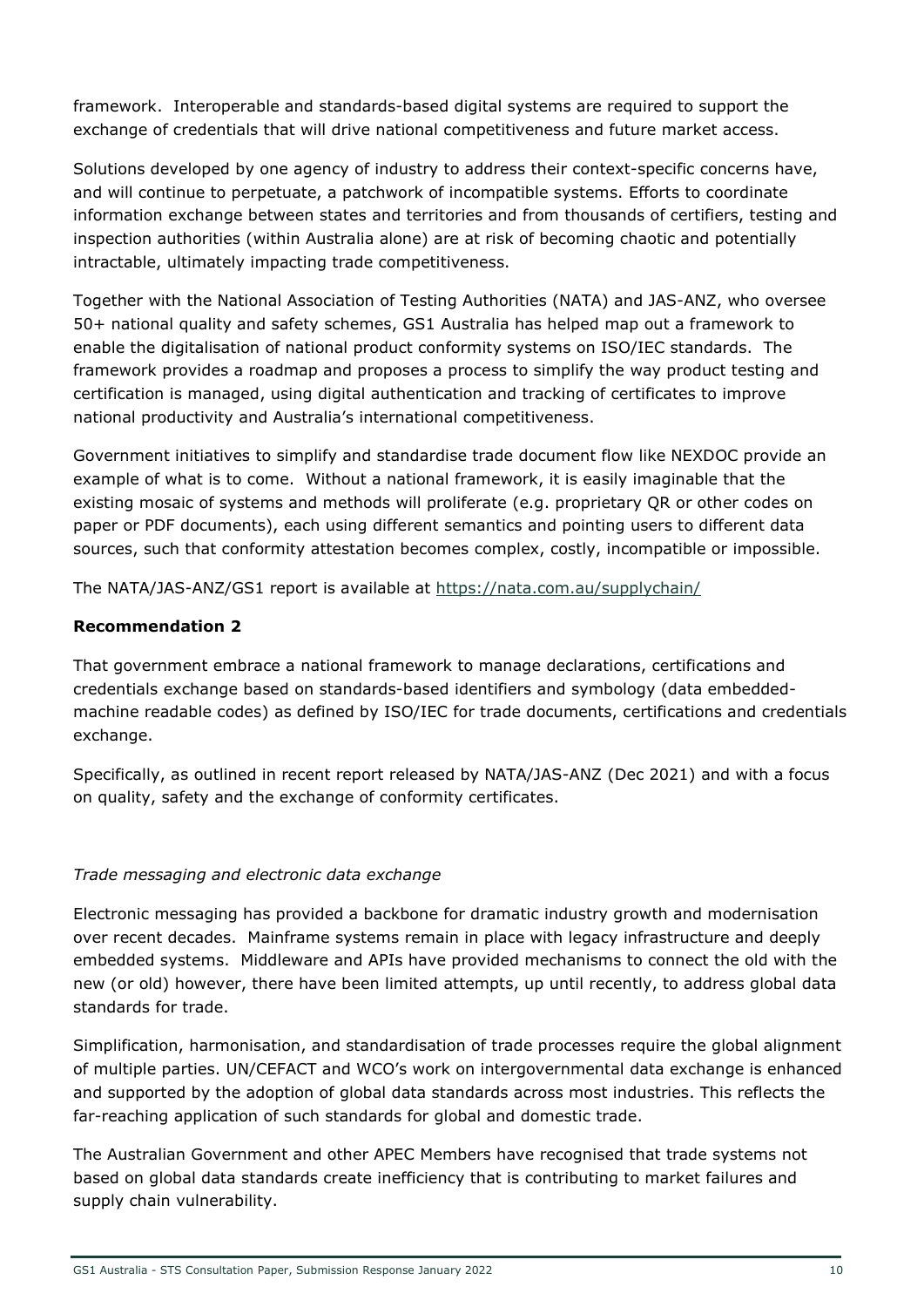APEC Leader's Declaration & Global Data Standards Programme notes:

- APEC Leaders and Trade Ministers have recognised that a wider use of Global Data Standards can improve supply chain performance.
- Adopt Global Data Standards to ensure that relevant information is provided in a common format which is easily understood and sharable by all parties
- As transactions by governments and the private sector become increasingly electronic, it is more important and useful to ensure that systems used by stakeholders are interoperable

Much work has been done over the past few decades to facilitate effective global trade. There is a real risk that this work, tools and extensive resources will be lost or their value diminished through a lack of awareness and understanding of how to access and leverage data models and libraries. This risk is amplified by time pressure to deliver new systems with teams of limited tenure.

We must build on what we have and avoid duplicating foundational components as part of a quest to simplify things. Business Analysts, Technical Experts and Advisors guiding the STS Taskforce are encouraged to not only access but become expert at:

- UN/CEFACT BUY SHIP PAY Reference Data Model (Aug 2019) https://unece.org/fileadmin/DAM/cefact/brs/BuyShipPay\_BRS\_v1.0.pdf
- UN/CEFACT Core Component Libraries https://unece.org/trade/uncefact/unccl
- WCO Data Models http://www.wcoomd.org/DataModel
- GS1 Standard and Core Business Vocabulary https://www.gs1.org/standards/epcis/epcis-cbv/1-0

The above (and more) are well aligned however the way this alignment operates and how businesses use GS1 standards through supply chains is not well understood by many government agencies.

For example, it is not well known (outside of industry) that product and location identifiers (with 500+ attributes) are embedded in trade messages and within physical data carriers (barcodes, RFID, QR Codes ect.). Once this is understood and combined with W3C/WWW protocols (see GS1 Digital Link<sup>17</sup> for example), Distributed Identity (DID) and Verifiable Credentials (with or without blockchain), then a world of possibility is exposed.

GS1 Australia is committed to provide navigation support to assist government and industry understand and apply global data standards as are many representatives of UN/CEFACT and other seminal trade facilitation agencies.

<sup>17</sup> https://www.gs1.org/standards/gs1-digital-link

GS1 Australia - STS Consultation Paper, Submission Response January 2022 11 11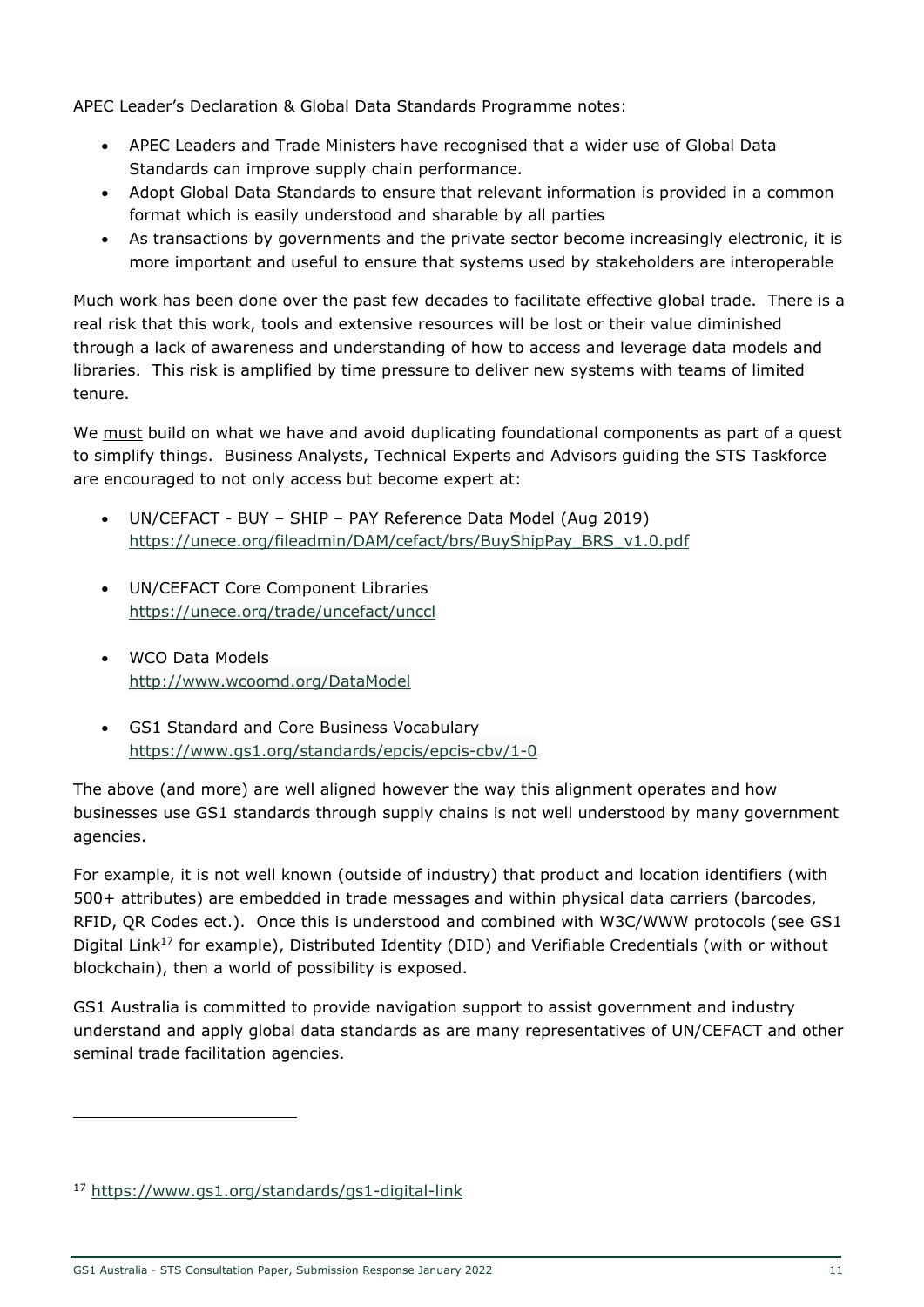The STS Taskforce is strongly encouraged to review the ICC Digital Standards Initiative (Standards Roadmap Report) when it is released in Feb/March 2022

#### Recommendation 3

That government action recommendations as outlined by APEC and others to streamline regulatory processes and impediments to more effective cross border trade.

This recommendation will be enhanced by STS and others leveraging existing trade facilitations systems and processes (National Committee for Trade Facilitation) and with WCO along with UNCEFACT, as opposed to technology-centric experiments and pilots.

## How can GS1 support the STS Taskforce?

Building on Australian Government supported APEC impact analysis GS1 would be pleased to assist the Task Force and supporting agencies demonstrate the value of priority actions via bilateral or other sandpit activities – eg. in cooperation with trade partners and leveraging the GS1 ASEAN or other networks.

Sandbox proposals have previously been provided to ABF and DAWE (via biosecurity improvement programs) with suggestions that a focus be given to pharmaceuticals and healthcare along with major commodities where advanced systems are already in use – red meat and automotive (aftermarket).

## Priority impact areas for consideration/discussion

Some high impact measures to simplify trade systems based on the use of global data standards include:

- 1. Voluntary (preferred) use of GTIN (product barcode) in import and export declarations
	- a. This is already being stipulated by some Australian trade partners including China and Russia
	- b. New Zealand Government has regulated the use of GTIN for import declarations to assist reduce the cost and complexity of tariff collection (via the automated resolution of HS Codes)
- 2. Automation of HS Codes classification based on GS1 global trade item numbers (GTIN) (barcodes etc)
- 3. Explore how the meat messaging system $18$  can be used to enhance trade processes in other industries like horticulture
- 4. Standardisation of consignment labelling for eCommerce in accordance with ISO/IEC standards (extensively being applied in Europe).
	- a. Applying scan-for transport<sup>19</sup> systems (GS1 standard for goods consignments using data embedded codes)

<sup>18</sup> https://meatmessaging.info/iots/menu1\_1.asp

<sup>19</sup> https://www.gs1au.org/scan4transport

GS1 Australia - STS Consultation Paper, Submission Response January 2022 12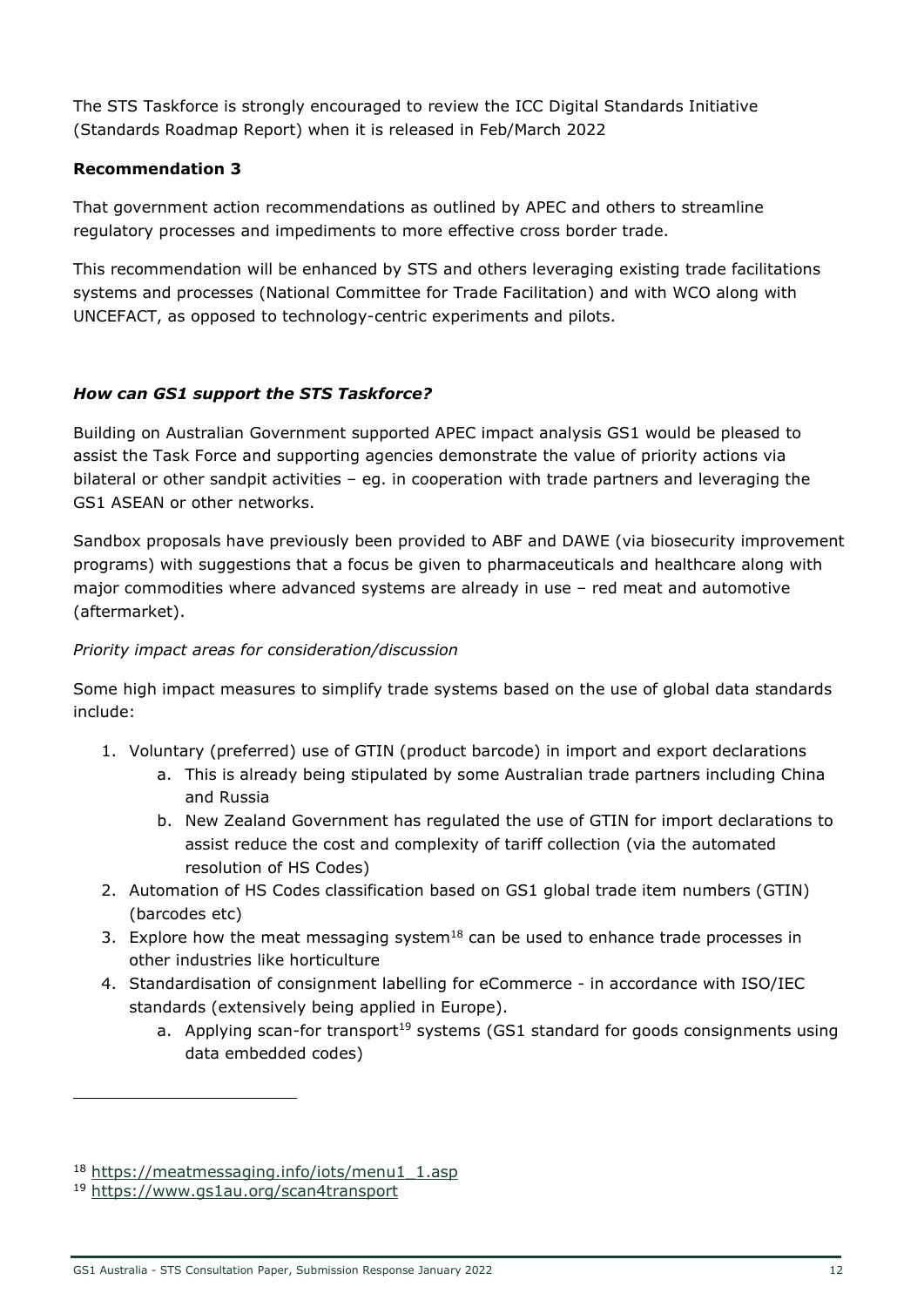- b. Reducing the complexity for freight and logistics agents and streamlining supply chain processes
- 5. Digitalise, standardising and simplify national product conformity and credentialling infrastructure (NATA and JAS-ANZ) to improve the integrity of quality assurance and safety systems
	- a. Verifiable credentials exchange (open attestation or other) for government-togovernment data exchange
	- b. Support for product conformity community (2000+ assessment bodies) to adopt a standard framework for product information management and exchange
- 6. Promote (support for) awareness and adoption of 2D codes by industry and a mechanism for data carriage and machine/data driven systems
	- a. Government use as the norm applying ISO/IEC standards
	- b. Concerted effort to promote standards use –semantics and open systems

## What are the anticipated benefits to industry and government

Trade systems can be simplified (and improved) by government use of ISO/IEC based data standards applied by industry. Extending the 'tell us once' mantra to 'us' as everyone in industry and not just government is anticipated to deliver a broad range of direct and indirect benefits.

Benefits to industry

- Industry use of voluntary, consensus based and intentionally recognised systems to identify products, consignments and shipments, locations, documents etc. reduces the risk, cost and complexity of navigating industry or country specific regulations.
- Common data standards mean that data exchange is region, language and culturally independent – data may be represented in machine and human readable form using standard semantics providing efficient data capture and transfer across borders.
- Industry receive greater value and utility for systems already in use.

Benefits to government

- Governments (state and federal) can avoid or reduce the cost of maintaining duplicate systems to maintain information that is often already used by business and industry to trade effectively
- Interoperability of systems between states eq. property identification for biosecurity purposes.
- Access to a 'superhighway of information' to help define and manage effective public policy g. national product and other registers are available to support a diverse set of policy agenda – eg. waste stewardship or related circular economy initiatives

Use of industry adopted data systems and standards has an added advantage of a reduced compliance burden cost. Industry assumes the responsibility of compliance – if say, company information is not up to date then it potentially impacts the businesses through its day-to-day operations – eg. . its no longer just a regulatory requirement.